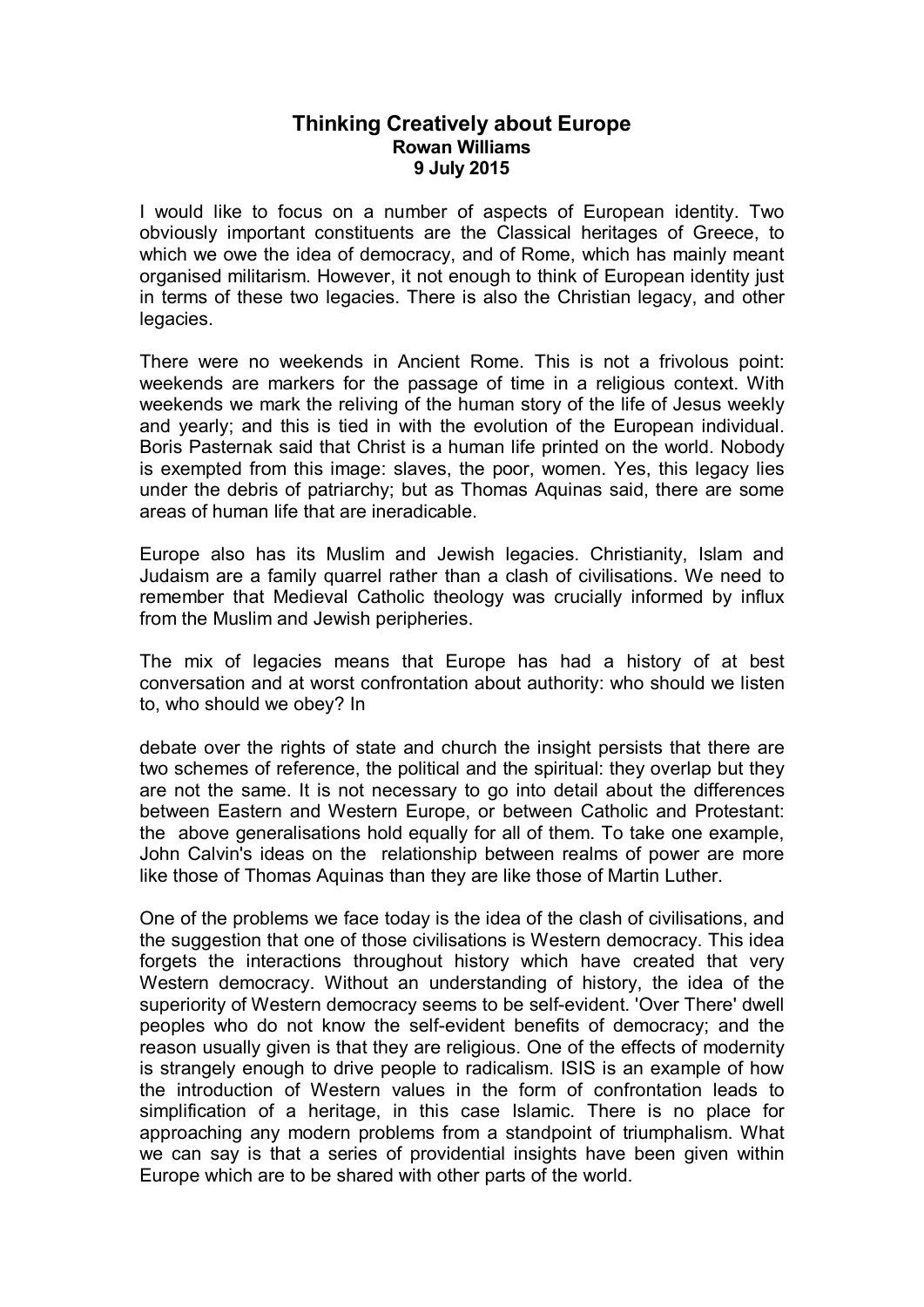All this is relevant for a consideration of Britain and Europe. There is no way we can talk about British values which are opposed to European or indeed wider values. My fear is that if Britain steps back from Europe it will be stepping back from its own heritage. In Britain we have not done too badly in sharing with and learning from others. In talking in isolationist terms we run the risk of nailing our colours to a myth.

## **Questions and Answers**

**Q:** What would White Van Man with a St George's Cross on his house think of what you have said?

**A:** He would say it was irrelevant because Britain is under threat. He is frightened; and this presents a difficult calculation to politicians. The questions to ask him are what specifically are you frightened of, and why? By the way, St George was a Palestinian.

**Q:** Can any group be defined as 'the Other'?

**A:** All three Abrahamic religions claim that God has done one decisive thing, of which they are result, but at the same time all place great emphasis on the importance of diversity and debate. Eliminating the 'Other' is not the answer. We need to treat difference positively: this is the key to the world's wellbeing. Rabbi Jonathan Sachs in his latest book points out that the book of Genesis is full of stories about sibling rivalry, and how it keeps getting overcome, and the apparent winner becomes the actual loser, or servant.

**Q:** Does a Syrian want to get to Europe because he believes in our ideals?

**A:** Yes; but more than that: he challenges us to be true to our own ideals.

**Q:** How do we know what is 'providential insight' rather than just prejudice?

**A:** I used these words with caution, and I don't want to sound triumphalist. If people think something is a 'providential insight' they should be prepared to put it to the test and see if it passes.

**Q:** Is there anything we can do about religions which are not hierarchically organised? Who do we talk to?

**A:** There is no short answer to the question 'who is the leader', but this is not something for governments to intervene over.

**Q:** What do we do about the fact that there is still no acknowledgment from the Orthodox Church about its complicity in massacres such as Srebrenica?

**A:** A problem with the Balkans is that everyone has done bad things to everyone else. 'Competitive suffering' fuels conflicts the world over. I am very impressed by Donald Reeves and his Soul for Europe project in the Balkans,